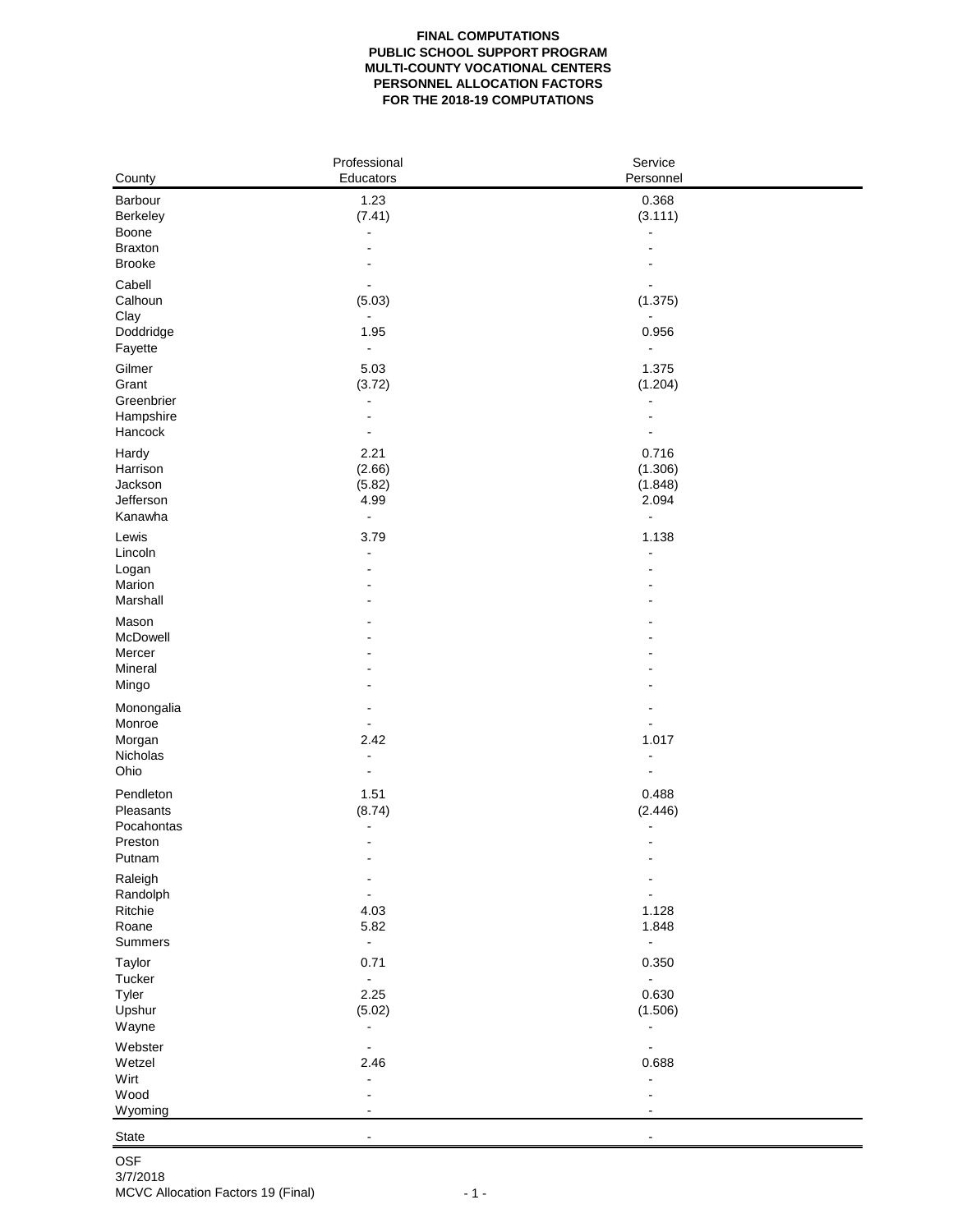## **FINAL COMPUTATIONS PUBLIC SCHOOL SUPPORT PROGRAM PRORATION OF PROFESSIONAL EDUCATORS EMPLOYED AT MULTI-COUNTY VOCATIONAL CENTERS FOR THE 2018-19 COMPUTATIONS**

|                        | <b>FTE</b>     |            |                |          |                          |  |  |
|------------------------|----------------|------------|----------------|----------|--------------------------|--|--|
|                        | <b>FTE</b>     | Enrollment | No. P/E        | Prorated | Adjustment               |  |  |
|                        | Enrollment     | Percent    | Employed       | Number   | Factor                   |  |  |
| James Rumsey (301):    |                |            |                |          |                          |  |  |
| Berkeley               | 190.88         | 64.73%     | 21.00          | 13.59    | (7.41)                   |  |  |
| Jefferson              | 70.00          | 23.74%     |                | 4.99     | 4.99                     |  |  |
| Morgan                 | 34.00          | 11.53%     |                | 2.42     | 2.42                     |  |  |
|                        |                |            |                |          |                          |  |  |
| Total                  | 294.88         | 100.00%    | 21.00          | 21.00    | $\blacksquare$           |  |  |
| Calhoun-Gilmer (302):  |                |            |                |          |                          |  |  |
| Calhoun                | 73.33          | 61.28%     | 13.00          | 7.97     | (5.03)                   |  |  |
| Gilmer                 | 46.34          | 38.72%     |                | 5.03     | 5.03                     |  |  |
| Total                  | 119.67         | 100.00%    | 13.00          | 13.00    | $\overline{\phantom{a}}$ |  |  |
| South Branch (303):    |                |            |                |          |                          |  |  |
| Grant                  | 110.37         | 64.59%     | 10.50          | 6.78     | (3.72)                   |  |  |
| Hardy                  | 36.00          | 21.07%     |                | 2.21     | 2.21                     |  |  |
| Pendleton              | 24.50          | 14.34%     |                | 1.51     | 1.51                     |  |  |
| Total                  | 170.87         | 100.00%    | 10.50          | 10.50    | $\blacksquare$           |  |  |
|                        |                |            |                |          |                          |  |  |
| United (304):          |                |            |                |          |                          |  |  |
| Doddridge              | 20.50          | 11.12%     |                | 1.95     | 1.95                     |  |  |
| Harrison               | 156.38         | 84.81%     | 17.50          | 14.84    | (2.66)                   |  |  |
| Taylor                 | 7.50           | 4.07%      | ÷,             | 0.71     | 0.71                     |  |  |
| Total                  | 184.38         | 100.00%    | 17.50          | 17.50    | $\blacksquare$           |  |  |
|                        |                |            |                |          |                          |  |  |
| Roane-Jackson (305):   |                |            |                |          |                          |  |  |
| Jackson                | 118.25         | 67.67%     | 18.00          | 12.18    | (5.82)                   |  |  |
| Roane                  | 56.50          | 32.33%     | $\blacksquare$ | 5.82     | 5.82                     |  |  |
| Total                  | 174.75         | 100.00%    | 18.00          | 18.00    |                          |  |  |
|                        | $\blacksquare$ |            |                |          |                          |  |  |
| Mid Ohio Valley (306): |                |            |                |          |                          |  |  |
| Pleasants              | 50.16          | 37.53%     | 14.00          | 5.26     | (8.74)                   |  |  |
| Ritchie                | 38.50          | 28.80%     |                | 4.03     | 4.03                     |  |  |
| Tyler                  | 21.50          | 16.09%     |                | 2.25     | 2.25                     |  |  |
| Wetzel                 | 23.50          | 17.58%     |                | 2.46     | 2.46                     |  |  |
| Total                  | 133.66         | 100.00%    | 14.00          | 14.00    | ٠                        |  |  |
| Fred W. Eberle (307):  | ٠              |            |                |          |                          |  |  |
| Barbour                | 16.50          | 11.16%     |                | 1.23     | 1.23                     |  |  |
| Lewis                  | 51.00          | 34.49%     |                | 3.79     | 3.79                     |  |  |
| Upshur                 | 80.38          | 54.35%     | 11.00          | 5.98     | (5.02)                   |  |  |
| Total                  | 147.88         | 100.00%    | 11.00          | 11.00    | $\overline{\phantom{a}}$ |  |  |
|                        |                |            |                |          |                          |  |  |
| Total - All MCVCs      | 1,226.09       | 100.00%    | 105.00         | 105.00   |                          |  |  |
|                        |                |            |                |          |                          |  |  |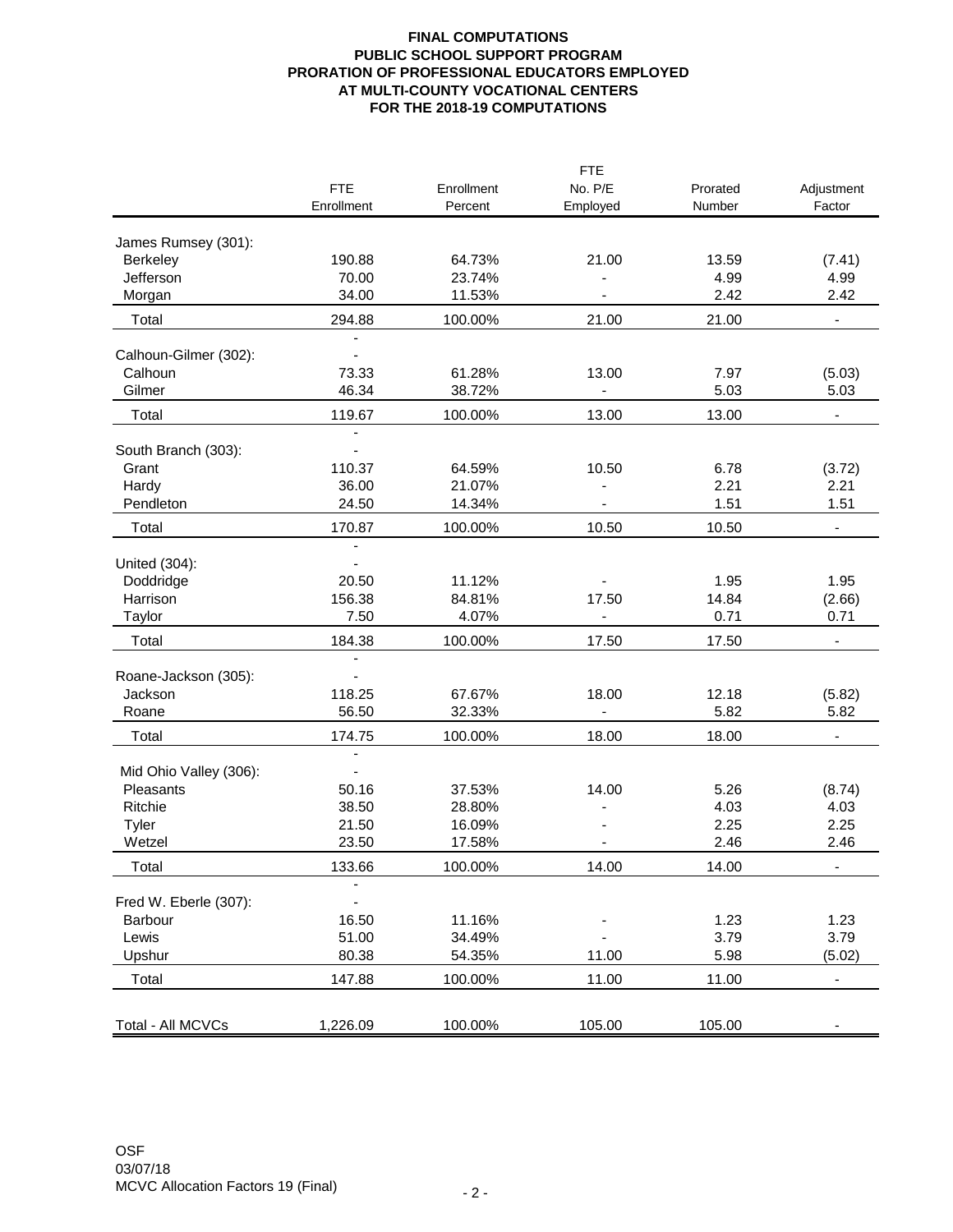## **FINAL COMPUTATIONS PUBLIC SCHOOL SUPPORT PROGRAM PRORATION OF SERVICE PERSONNEL EMPLOYED AT MULTI-COUNTY VOCATIONAL CENTERS FOR THE 2018-19 COMPUTATIONS**

|                                  | <b>FTE</b>      |                  |                              |                |                              |  |  |
|----------------------------------|-----------------|------------------|------------------------------|----------------|------------------------------|--|--|
|                                  | <b>FTE</b>      | Enrollment       | No. SP                       | Prorated       | Adjustment                   |  |  |
|                                  | Enrollment      | Percent          | Employed                     | Number         | Factor                       |  |  |
|                                  |                 |                  |                              |                |                              |  |  |
| James Rumsey (301):              |                 |                  |                              |                |                              |  |  |
| <b>Berkeley</b><br>Jefferson     | 190.88<br>70.00 | 64.73%<br>23.74% | 8.820                        | 5.709<br>2.094 | (3.111)<br>2.094             |  |  |
|                                  | 34.00           | 11.53%           | $\qquad \qquad \blacksquare$ | 1.017          | 1.017                        |  |  |
| Morgan                           |                 |                  |                              |                |                              |  |  |
| Total                            | 294.88          | 100.00%          | 8.820                        | 8.820          | $\blacksquare$               |  |  |
| Calhoun-Gilmer (302):            |                 |                  |                              |                |                              |  |  |
| Calhoun                          | 73.33           | 61.28%           | 3.550                        | 2.175          | (1.375)                      |  |  |
| Gilmer                           | 46.34           | 38.72%           |                              | 1.375          | 1.375                        |  |  |
| Total                            | 119.67          | 100.00%          | 3.550                        | 3.550          | $\qquad \qquad \blacksquare$ |  |  |
|                                  |                 |                  |                              |                |                              |  |  |
| South Branch (303):              | 110.37          |                  |                              |                |                              |  |  |
| Grant<br>Hardy                   | 36.00           | 64.59%<br>21.07% | 3.400                        | 2.196<br>0.716 | (1.204)<br>0.716             |  |  |
| Pendleton                        | 24.50           | 14.34%           | $\blacksquare$               | 0.488          | 0.488                        |  |  |
|                                  |                 |                  |                              |                |                              |  |  |
| Total                            | 170.87          | 100.00%          | 3.400                        | 3.400          | $\qquad \qquad \blacksquare$ |  |  |
| United (304):                    |                 |                  |                              |                |                              |  |  |
| Doddridge                        | 20.50           | 11.12%           |                              | 0.956          | 0.956                        |  |  |
| Harrison                         | 156.38          | 84.81%           | 8.600                        | 7.294          | (1.306)                      |  |  |
| Taylor                           | 7.50            | 4.07%            |                              | 0.350          | 0.350                        |  |  |
| Total                            | 184.38          | 100.00%          | 8.600                        | 8.600          | $\blacksquare$               |  |  |
|                                  |                 |                  |                              |                |                              |  |  |
| Roane-Jackson (305):             |                 |                  |                              |                |                              |  |  |
| Jackson                          | 118.25          | 67.67%           | 5.717                        | 3.869          | (1.848)                      |  |  |
| Roane                            | 56.50           | 32.33%           | $\blacksquare$               | 1.848          | 1.848                        |  |  |
| Total                            | 174.75          | 100.00%          | 5.717                        | 5.717          | $\overline{\phantom{a}}$     |  |  |
| Mid Ohio Valley (306):           |                 |                  |                              |                |                              |  |  |
| Pleasants                        | 50.16           | 37.53%           | 3.915                        | 1.469          | (2.446)                      |  |  |
| Ritchie                          | 38.50           | 28.80%           |                              | 1.128          | 1.128                        |  |  |
| Tyler                            | 21.50           | 16.09%           |                              | 0.630          | 0.630                        |  |  |
| Wetzel                           | 23.50           | 17.58%           |                              | 0.688          | 0.688                        |  |  |
| Total                            | 133.66          | 100.00%          | 3.915                        | 3.915          | $\overline{\phantom{0}}$     |  |  |
|                                  |                 |                  |                              |                |                              |  |  |
| Fred W. Eberle (307):<br>Barbour | 16.50           | 11.16%           |                              | 0.368          | 0.368                        |  |  |
| Lewis                            | 51.00           | 34.49%           |                              | 1.138          | 1.138                        |  |  |
| Upshur                           | 80.38           | 54.35%           | 3.300                        | 1.794          | (1.506)                      |  |  |
| Total                            | 147.88          | 100.00%          | 3.300                        | 3.300          | $\blacksquare$               |  |  |
|                                  |                 |                  |                              |                |                              |  |  |
| Total - All MCVCs                | 1,226.09        | 100.00%          | 37.302                       | 37.302         |                              |  |  |